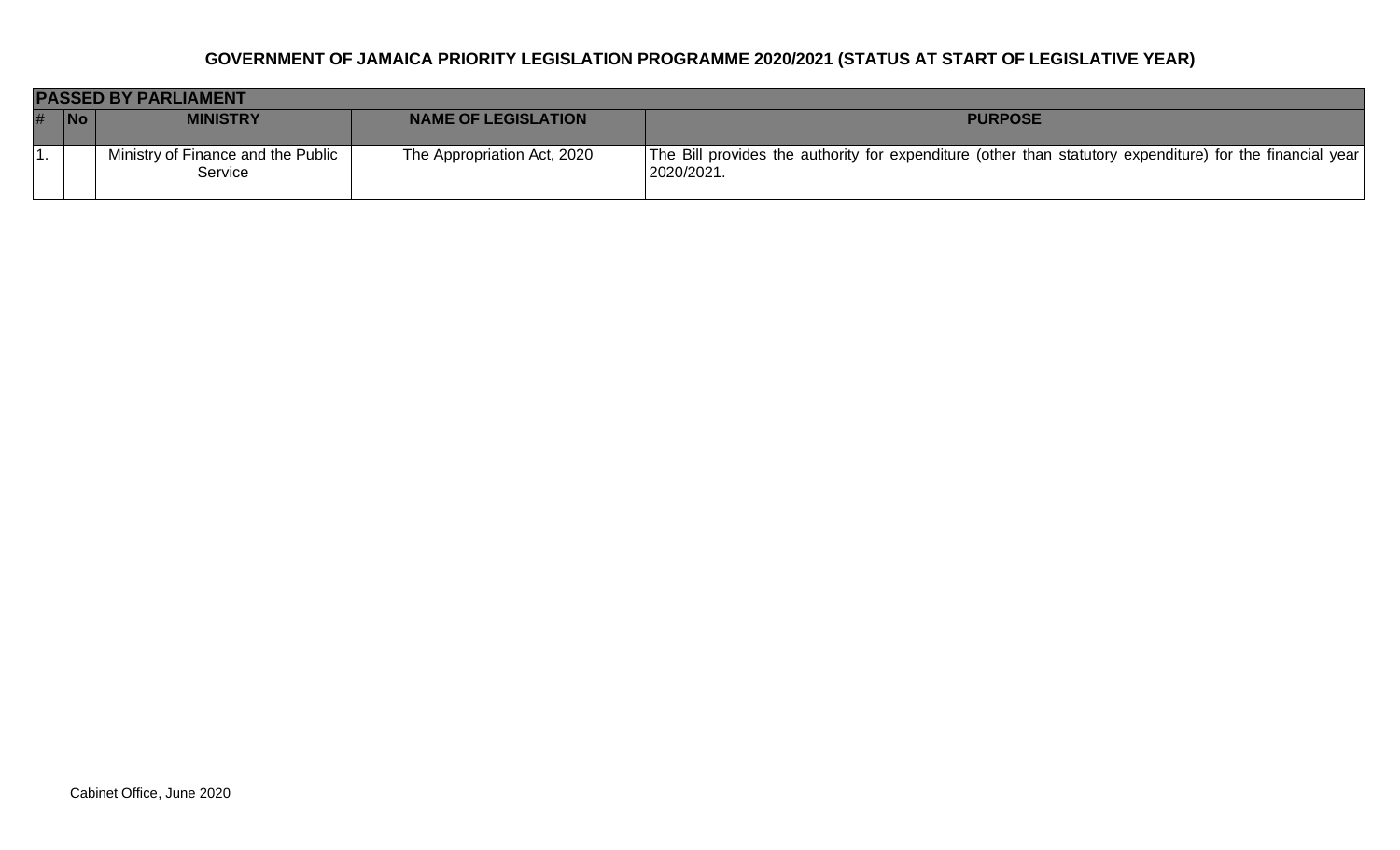|                  | <b>TABLED IN PARLIAMENT</b> |                                                                  |                                                                                                                  |                                                                                                                                                                                                                                                                                                                                                                                                                                                                                                                                                   |  |
|------------------|-----------------------------|------------------------------------------------------------------|------------------------------------------------------------------------------------------------------------------|---------------------------------------------------------------------------------------------------------------------------------------------------------------------------------------------------------------------------------------------------------------------------------------------------------------------------------------------------------------------------------------------------------------------------------------------------------------------------------------------------------------------------------------------------|--|
|                  | $#$ No                      | <b>MINISTRY</b>                                                  | <b>NAME OF LEGISLATION</b>                                                                                       | <b>PURPOSE</b>                                                                                                                                                                                                                                                                                                                                                                                                                                                                                                                                    |  |
| 2.               | $\mathbf 1$ .               | Ministry of Culture Gender<br><b>Entertainment and Sport</b>     | <b>Prevention of Sexual Harassment Bill</b>                                                                      | To highlight the nature of the offensive conduct, establish the liability of the offending party, and to outline<br>the liability of accommodating parties.                                                                                                                                                                                                                                                                                                                                                                                       |  |
| $\overline{3}$ . | 2.                          | Ministry of Economic Growth and<br>Job Creation                  | Registration of Titles (Amendment) Bill                                                                          | The Bill seeks to amend the Act to:<br>(a) implement an adjudication-centric and driven process for proving the ownership of land;<br>(b) separate the process of planning and subdivision approval from the issuing of titles; and<br>(c) provide that where boundaries are adjudicated upon and pursuant to a systematic registration<br>process are deemed to be acquiesced notwithstanding any enactment to the contrary and provided<br>the parties do not object to same.                                                                   |  |
| 4.               | 3.                          | Ministry of Economic Growth and<br><b>Job Creation</b>           | Registration of Titles Cadastral Mapping<br>and Tenure Clarification (Special<br>Provisions) (Amendment) Bill    | The Bill seeks to amend the Act to:<br>(a) implement an adjudication-centric and driven process for proving the ownership of land;<br>(b) separate the process of planning and subdivision approval for the issuing of titles under the<br>Registration of Cadastral Mapping and Tenure Clarification (Special Provisions) Act; and<br>(c) provide for the full operations for the Land Administration and Management Programme processes,<br>including the adjudication processes to fall under the responsibility of the CEOof the Land Agency. |  |
| 5.               | 4.                          | Ministry of Finance and the Public<br>Service                    | Bank of Jamaica (Amendment) Bill;<br>Banking Services Bill; Public Bodies and<br>Accountability (Amendment) Bill | To establish new Bank of Jamaica Governance Regulations.                                                                                                                                                                                                                                                                                                                                                                                                                                                                                          |  |
| 6.               | 5.                          | Ministry of Finance and the Public<br>Service                    | <b>Customs Bill</b>                                                                                              | To repeal and replace the Customs Act to facilitate the comprehensive review and modernization of the<br>Act to support the reforms in customs administration.                                                                                                                                                                                                                                                                                                                                                                                    |  |
| 7.               | 6.                          | Ministry of Finance and the Public<br>Service                    | Micro-Credit Bill                                                                                                | To strengthen the legislative framework for money lending institutions and money service businesses.                                                                                                                                                                                                                                                                                                                                                                                                                                              |  |
| $\overline{8}$ . | 7.                          | Ministry of Labour and Social<br>Security                        | Occupational Safety and Health Bill                                                                              | To provide for the establishment of safety and health standards for all places in which economic activity is<br>undertaken.                                                                                                                                                                                                                                                                                                                                                                                                                       |  |
| 9.               | 8.                          | Ministry of Local Government and<br><b>Community Development</b> | <b>Human Services Bill</b>                                                                                       | To repeal and replace the Poor Relief Act; to abolish the Board of Supervision and transfer its functions to<br>the Ministry with responsibility for local government; and to modernise the legislation.                                                                                                                                                                                                                                                                                                                                          |  |
| 10.              | 9.                          | Ministry of Science and Technology                               | <b>Data Protection Bill</b>                                                                                      | To implement a regime to protect the privacy of individuals in relation to personal data and regulate the<br>collection, processing, keeping, use and disclosure of information relating to individuals.                                                                                                                                                                                                                                                                                                                                          |  |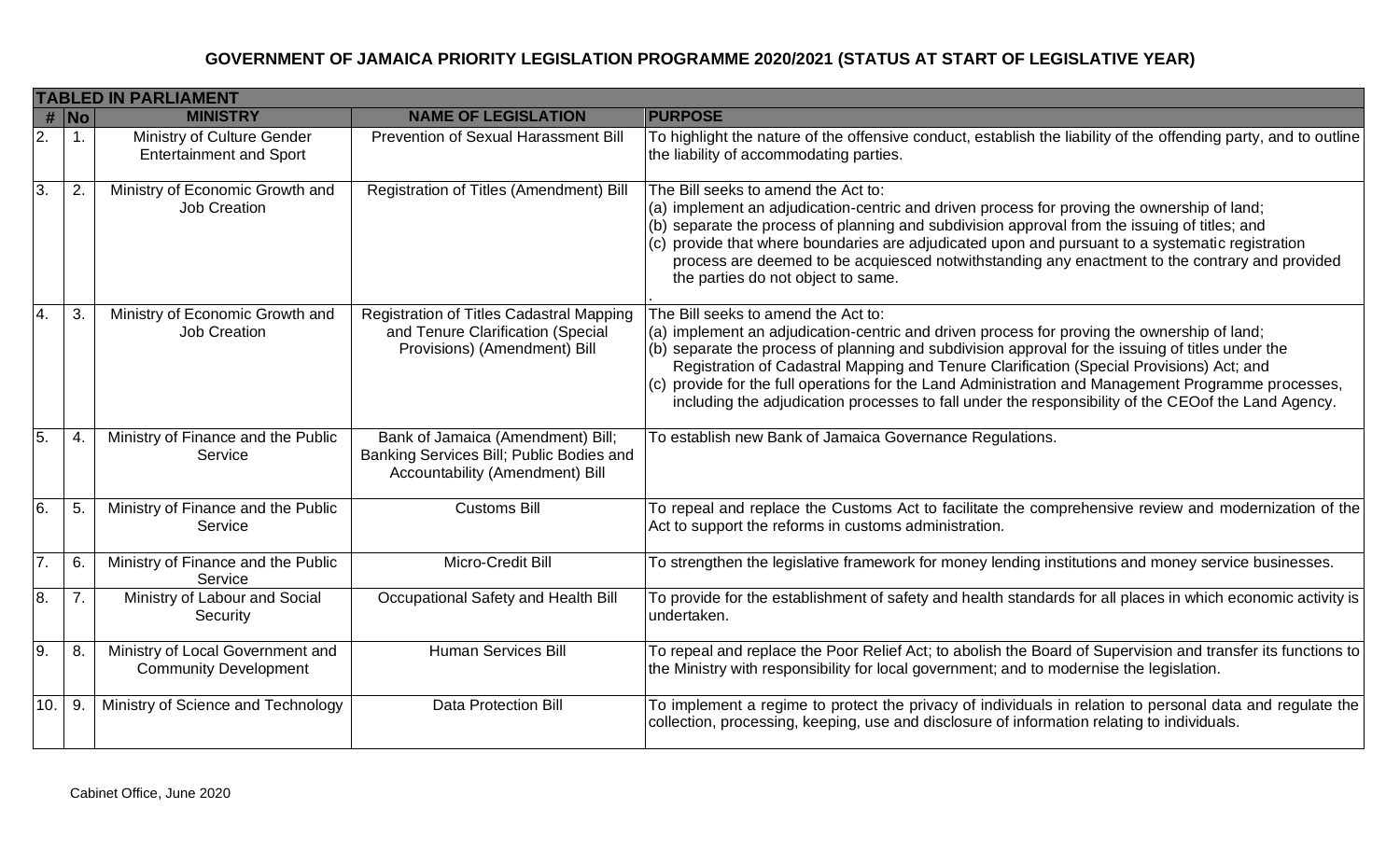|      | <b>APPROVED BY CABINET FOR TABLING</b> |                                 |                                         |                                                                            |  |  |
|------|----------------------------------------|---------------------------------|-----------------------------------------|----------------------------------------------------------------------------|--|--|
| # No |                                        | <b>MINISTRY</b>                 | <b>NAME OF LEGISLATION</b>              | <b>PURPOSE</b>                                                             |  |  |
| 11.  |                                        | Ministry of Economic Growth and | <b>Limited Liability Companies Bill</b> | To provide for the establishment of Limited Liability Companies in Jamaica |  |  |
|      |                                        | Job Creation                    |                                         |                                                                            |  |  |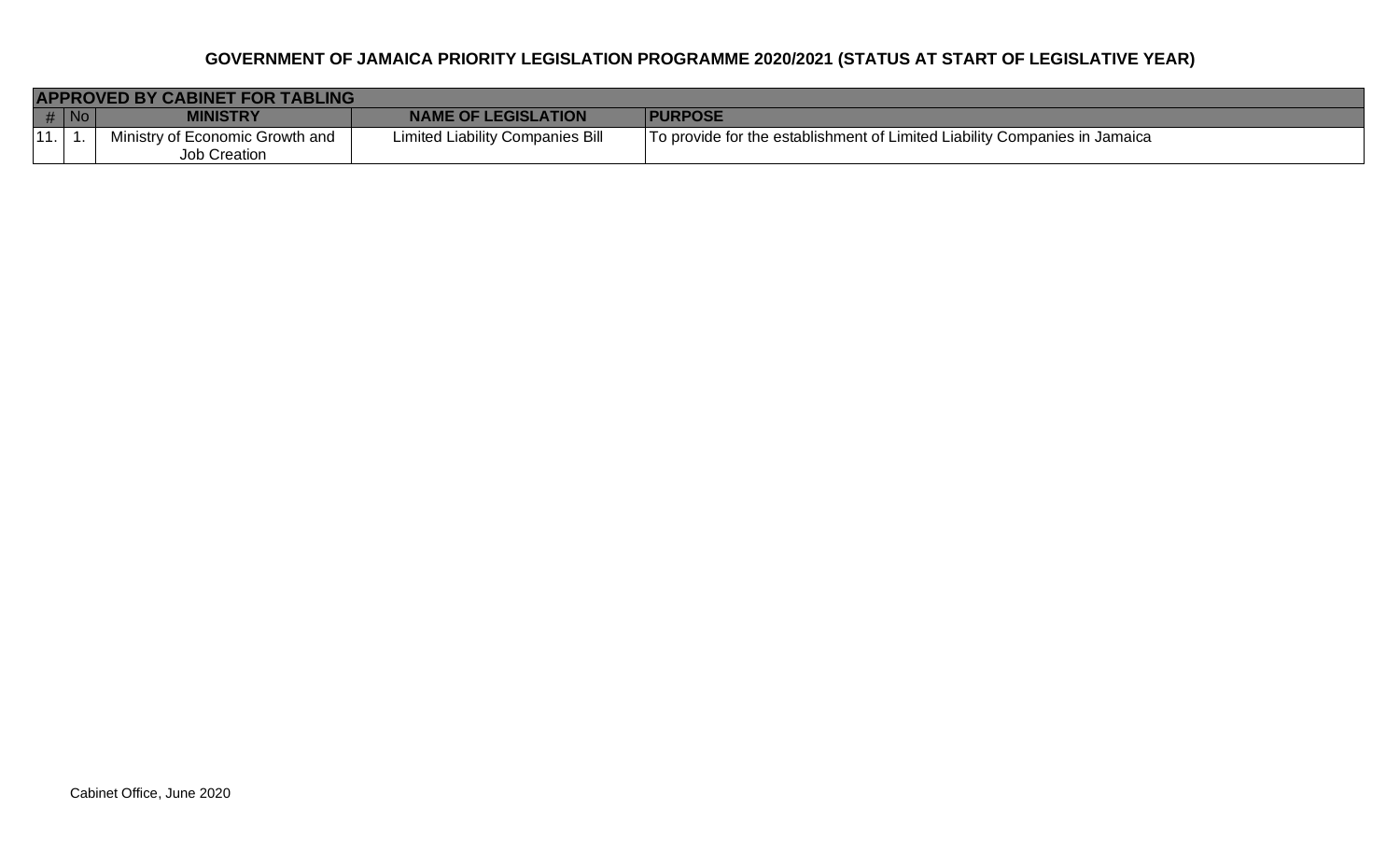|        | <b>BEING CONSIDERED/APPROVED BY LEGISLATION COMMITTEE</b> |                                                                     |                                                        |                                                                                                                                                                                                           |  |
|--------|-----------------------------------------------------------|---------------------------------------------------------------------|--------------------------------------------------------|-----------------------------------------------------------------------------------------------------------------------------------------------------------------------------------------------------------|--|
|        | #  No                                                     | <b>MINISTRY</b>                                                     | <b>NAME OF LEGISLATION</b>                             | <b>PURPOSE</b>                                                                                                                                                                                            |  |
| 12.1   |                                                           | Ministry of Health and Wellness                                     | <b>Optometry Bill</b>                                  | To modernize and properly regulate the practice of Optometrists.                                                                                                                                          |  |
| 13. 2. |                                                           | Ministry of Industry, Commerce,<br><b>Agriculture and Fisheries</b> | <b>Agro-Investment Corporation</b><br>(Amendment) Bill | To merge the functions of the Agricultural Marketing Corporation (AMC) and the Agro-Investment<br>Corporation (AIC); as well as to establish mechanisms to improve and expand the functioning of the AIC. |  |
| 14.    |                                                           | Ministry of Labour and Social<br>Security                           | Minimum Wage (Amendment) Bill                          | To facilitate compliance with the International Labour Organization (ILO) Convention Concerning Decent<br>Work for Domestic Workers (C189), which Jamaica has already ratified.                           |  |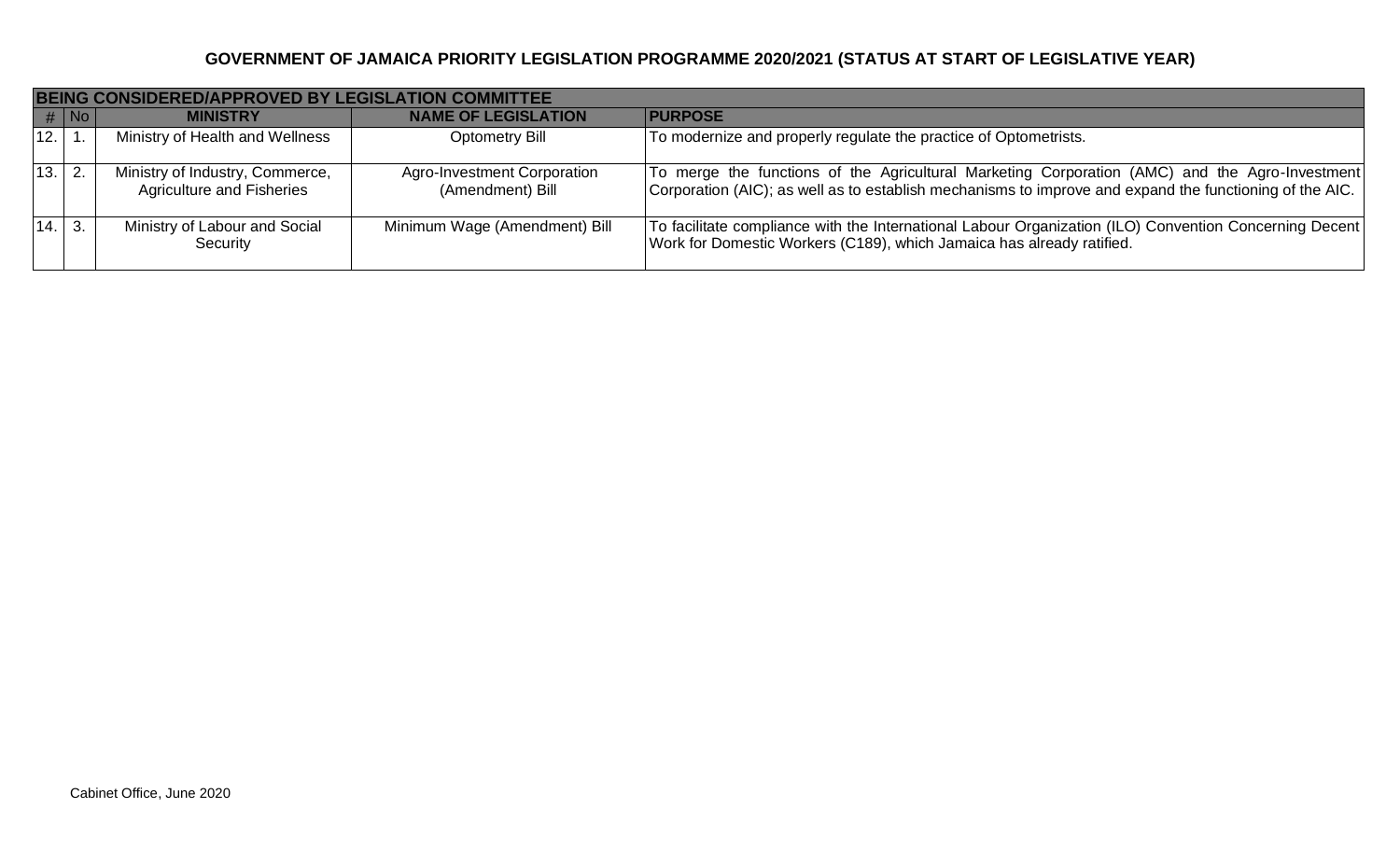|                   | <b>BEING DRAFTED</b> |                                                        |                                                                                      |                                                                                                                                                                                                                                                                                                                                                                                           |  |
|-------------------|----------------------|--------------------------------------------------------|--------------------------------------------------------------------------------------|-------------------------------------------------------------------------------------------------------------------------------------------------------------------------------------------------------------------------------------------------------------------------------------------------------------------------------------------------------------------------------------------|--|
|                   | #   No               | <b>MINISTRY</b>                                        | <b>NAME OF LEGISLATION</b>                                                           | <b>PURPOSE</b>                                                                                                                                                                                                                                                                                                                                                                            |  |
| 15.               | $\vert$ 1.           | Ministry of Economic Growth and<br><b>Job Creation</b> | <b>Rent Restriction (Amendment) Bill</b>                                             | To change the name of the Act to the "Rent Act" to reflect the purpose of the legislation to regulate all<br>aspects of the rental industry; and to effect other amendments to the Act.                                                                                                                                                                                                   |  |
| 16.               | 2.                   | Ministry of Economic Growth and<br><b>Job Creation</b> | <b>Segregated Accounts</b><br><b>Companies Bill</b>                                  | To provide for the establishment of Segregated Accounts Companies in Jamaica.                                                                                                                                                                                                                                                                                                             |  |
| 17.               | 3.                   | Ministry of Education, Youth and<br>Information        | Jamaica Teaching Council Bill                                                        | To provide for the establishment of the Jamaica Teaching Council, consequential amendments to the<br>provisions of the Education Act dealing with the Teachers Service Commission, and for the introduction of<br>a system of teacher licensing.                                                                                                                                          |  |
| 18.               | $\mathbf 4$          | Ministry of Education, Youth and<br>Information        | Jamaica Tertiary Commission Bill                                                     | To modernize and strengthen the legal and regulatory framework for the Higher Education sector<br>in Jamaica, including making provision for the registration of Higher Education providers, the establishment<br>of a National Qualifications Framework, the re-structuring of institutional arrangements to support<br>the Sector and consequential amendments and for related matters. |  |
| 19.               | 5.                   | Ministry of Education, Youth and<br>Information        | <b>Council of Community Colleges of</b><br>Jamaica (Validation and Amendment) Bill   | To amend the Act to empower the Council to confer academic awards and to validate and indemnify the<br>Council in respect of past actions in making such awards.                                                                                                                                                                                                                          |  |
| 20.               | 6.                   | Ministry of Finance and the Public<br>Service          | <b>Resolution for Financial Institutions</b><br>(Special Resolution Regime) Bill     | To establish a special resolution regime for the orderly resolution of distressed financial institutions in order<br>to protect financial stability whilst minimizing the recourse to public funds.                                                                                                                                                                                       |  |
| 21.               | $\overline{7}$ .     | Ministry of Finance and the Public<br>Service          | Independent Fiscal Council Bill                                                      | To establish an Independent Fiscal Institution to promote sound fiscal policy and sustainable public<br>finances.                                                                                                                                                                                                                                                                         |  |
| $\overline{22}$ . | 8.                   | Ministry of Finance and the Public<br>Service          | Pensions (Superannuation Funds and<br><b>Retirement Schemes)</b><br>(Amendment) Bill | Regulation of Private Pension Scheme for vesting, indexation and portability. This is the second phase<br>of private sector pensions reform.                                                                                                                                                                                                                                              |  |
| 23.               | 9.                   | Ministry of Finance and the Public<br>Service          | <b>Revenue Administration Bill</b>                                                   | To enhance the effectiveness of and strengthen the enforcement capabilities of the RPD.                                                                                                                                                                                                                                                                                                   |  |
| 24.   10.         |                      | Ministry of Finance and the Public<br>Service          | <b>Insurance Bill</b>                                                                | To facilitate the creation of the legislative framework for micro-insurance and to support the microcredit<br>industry.                                                                                                                                                                                                                                                                   |  |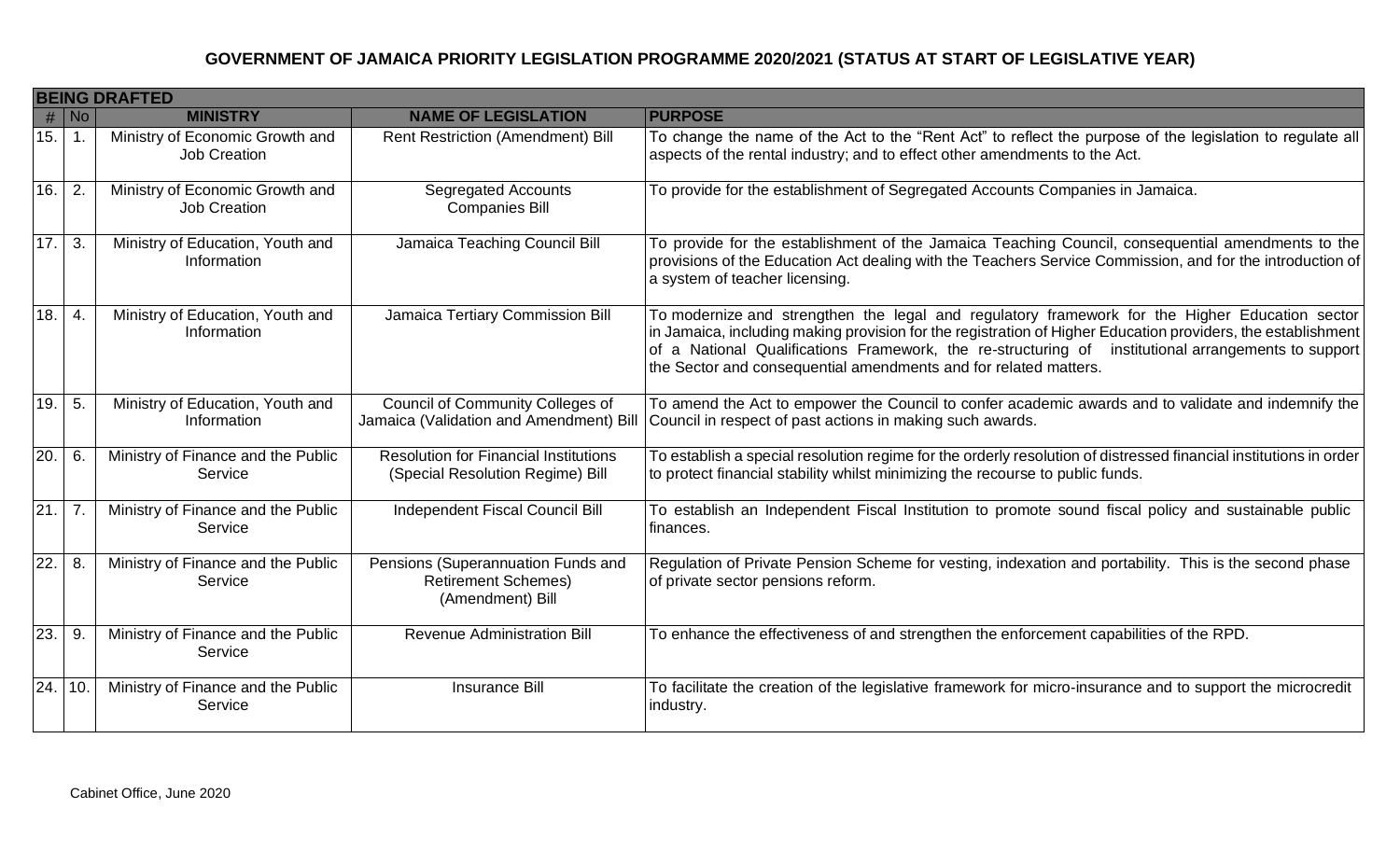|                   | <b>BEING DRAFTED (cont'd)</b> |                                                                     |                                                                  |                                                                                                                                                                                                                                          |  |
|-------------------|-------------------------------|---------------------------------------------------------------------|------------------------------------------------------------------|------------------------------------------------------------------------------------------------------------------------------------------------------------------------------------------------------------------------------------------|--|
|                   | # No                          | <b>MINISTRY</b>                                                     | <b>NAME OF LEGISLATION</b>                                       | <b>PURPOSE</b>                                                                                                                                                                                                                           |  |
| 25. 11            |                               | Ministry of Finance and the Public<br>Service                       | <b>Credit Union (Special Provisions) Bill</b>                    | To facilitate the supervision of Credit Unions by the Bank of Jamaica.                                                                                                                                                                   |  |
| 26.               | 12.                           | Ministry of Finance and the Public<br>Service                       | <b>Public Accountancy Bill</b>                                   | To improve and strengthen the effectiveness of the accountancy profession.                                                                                                                                                               |  |
| $27.$ 13.         |                               | Ministry of Finance and the Public<br>Service                       | Financial Administration and Audit<br>(Amendment) Bill           | To facilitate the integration of the Audit Commission into the Ministry of Finance and the Public Service.                                                                                                                               |  |
| $\overline{28}$ . | 14.                           | Ministry of Finance and the Public<br>Service                       | <b>Financial Services Commissions</b><br>(Amendment) Bill        | To facilitate the development of the regime for consolidated supervision of non-deposit taking institutions<br>(non-DTIs) groups.                                                                                                        |  |
| 29.               | 15.                           | Ministry of Health and Wellness                                     | Food and Drugs (Amendment) Bill                                  | To allow for the effective regulation of Natural Health products, including nutraceuticals.                                                                                                                                              |  |
| 30.               | 16.                           | Ministry of Health and Wellness                                     | Framework Convention on Tobacco<br>Control (Implementation) Bill | To expedite compliance with commitments under the Framework Convention on Tobacco Control.                                                                                                                                               |  |
|                   | 31.17.                        | Ministry of Industry, Commerce,<br><b>Agriculture and Fisheries</b> | Companies (Amendment) Bill                                       | To strengthen the efficient operation of companies in Jamaica.                                                                                                                                                                           |  |
| 32.               | 18.                           | Ministry of Industry, Commerce<br><b>Agriculture and Fisheries</b>  | Trade Mark (Amendment) Bill                                      | To allow for the implementation of the Madrid Protocol which allows for a system of International<br>registration of trademarks and service marks.                                                                                       |  |
| 33.               | 19.                           | Ministry of Justice                                                 | Dogs (Liability for Injury) (Repeal) Bill                        | To repeal and replace the Act to provide for criminal and civil liability for the owner of a dog that attacks,<br>injures or causes the death of a person.                                                                               |  |
| 34.               | 20.                           | Ministry of Labour and Social<br>Security                           | National Insurance Bill                                          | To provide for increase in contributions and benefits payable under the Act and for connected matters.                                                                                                                                   |  |
| 35.               | 21                            | Ministry of Local Government and<br><b>Community Development</b>    | National Solid Waste Management<br>(Amendment) Bill              | To validate all the actions of the NSWMA with respect to the contributions to the MPM Plan; and to<br>empower the Minister to give retroactive approval to NSWMA to join the MPM Pension Plan.                                           |  |
| 36.               | 22.                           | <b>Ministry of National Security</b>                                | Firearms (Amendment) Bill                                        | To address deficiencies hindering the Firearm Licensing Authority in the execution of their duties; and to<br>provide for the revision of the protocols supporting the current firearm review process; and to introduce<br>new offences. |  |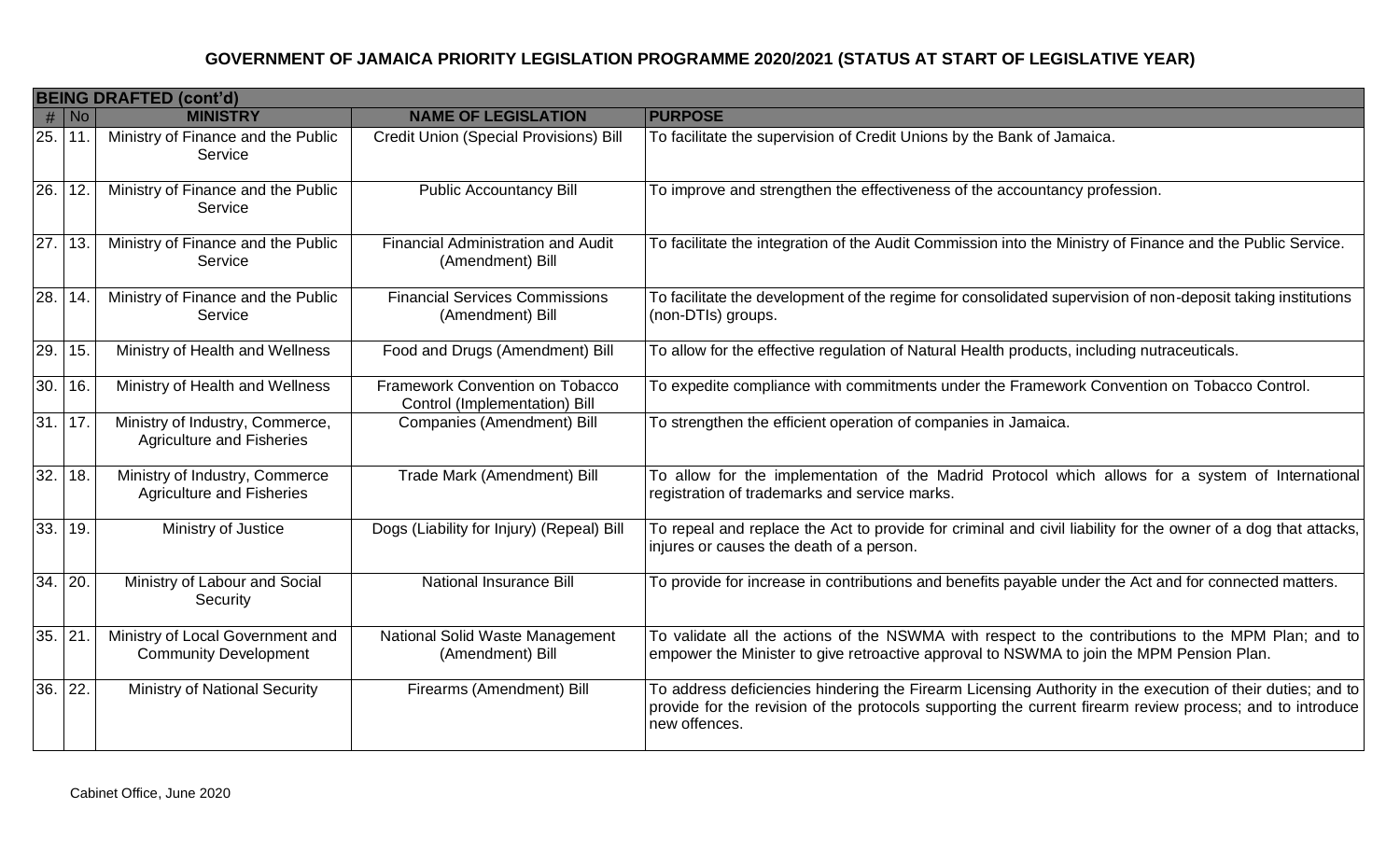|         |        | <b>BEING DRAFTED (cont'd)</b>        |                                                                                                    |                                                                                                                                                                                                              |
|---------|--------|--------------------------------------|----------------------------------------------------------------------------------------------------|--------------------------------------------------------------------------------------------------------------------------------------------------------------------------------------------------------------|
|         | #   No | <b>MINISTRY</b>                      | <b>NAME OF LEGISLATION</b>                                                                         | <b>PURPOSE</b>                                                                                                                                                                                               |
| 37. 23. |        | <b>Ministry of National Security</b> | Immigration Restriction (Commonwealth<br>Citizen) (Amendment) Bill; and Aliens<br>(Amendment) Bill | To amend the immigration laws to address current and emerging border security issues.                                                                                                                        |
| 38. 24. |        | Ministry of Transport and Mining     | Civil Aviation (Amendment) Bill                                                                    | To comprehensively review the Act to strengthen the provisions in keeping with Jamaica's continued<br>compliance with the Convention on International Civil Aviation (Chicago Convention, 1944).             |
| 39. 25. |        | Ministry of Transport and Mining     | Maritime Labour Convention Bill                                                                    | To give effect to the Maritime Labour Convention; and to amend related laws to provide for the right of<br>seafarers to decent living and working standards on ships.                                        |
| 40. 26. |        | Ministry of Transport and Mining     | Shipping (Pollution Prevention, Response,<br><b>Liability and Compensation Bill</b>                | To incorporate the provisions of MARPOL 73/78; to allow for recovery compensation in the event of an oil<br>spill and contribution by importers of oil to the International Oil Pollution Compensation Fund. |
| 41. 27. |        | Ministry of Transport and Mining     | <b>Transport Authority (Amendment) Bill</b>                                                        | To facilitate the implementation of recent policy changes to reflect the current trends and to address<br>indiscipline and corruption in the public passenger transport sector.                              |
| 42.     | 28     | Office of the Prime Minister         | Registration (Births and Deaths)<br>(Amendment) Bill                                               | To amend the Registration (Births and Deaths) Act to treat with the registration forms and procedures for<br>the mandatory registration of the particulars of fathers.                                       |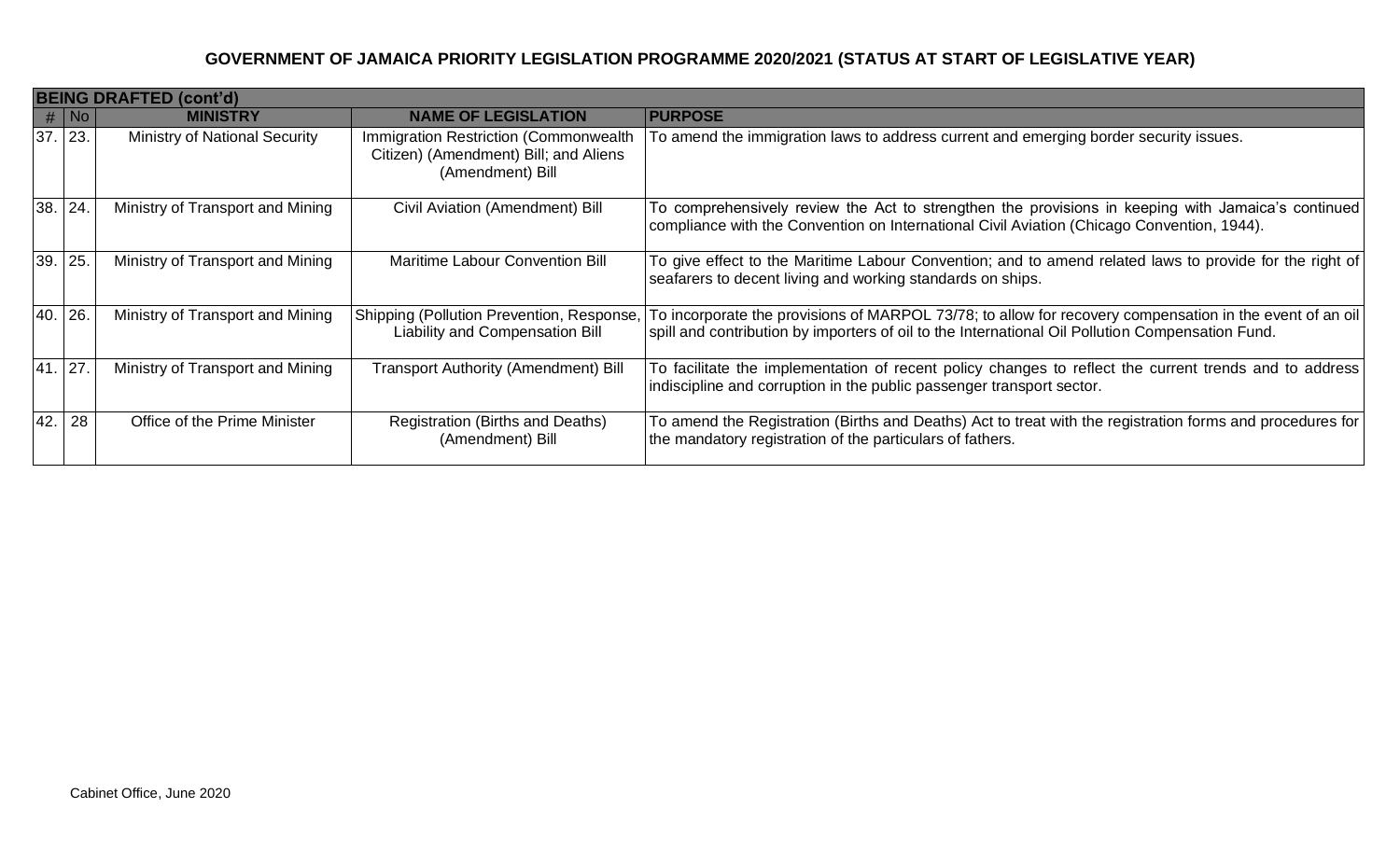|     | <b>DRAFTING INSTRUCTIONS ISSUED</b> |                              |                            |                                                                                                                                                                                                                             |  |  |
|-----|-------------------------------------|------------------------------|----------------------------|-----------------------------------------------------------------------------------------------------------------------------------------------------------------------------------------------------------------------------|--|--|
|     | $#$ No                              | <i>I</i> INISTRY             | <b>NAME OF LEGISLATION</b> | <b>IPURPOSE</b>                                                                                                                                                                                                             |  |  |
| 43. |                                     | Office of the Prime Minister |                            | National Identification and Registration Bill   To introduce a National Identification Card and National Identification Number as well as the establishment  <br>of the National Identification and Registration Authority. |  |  |